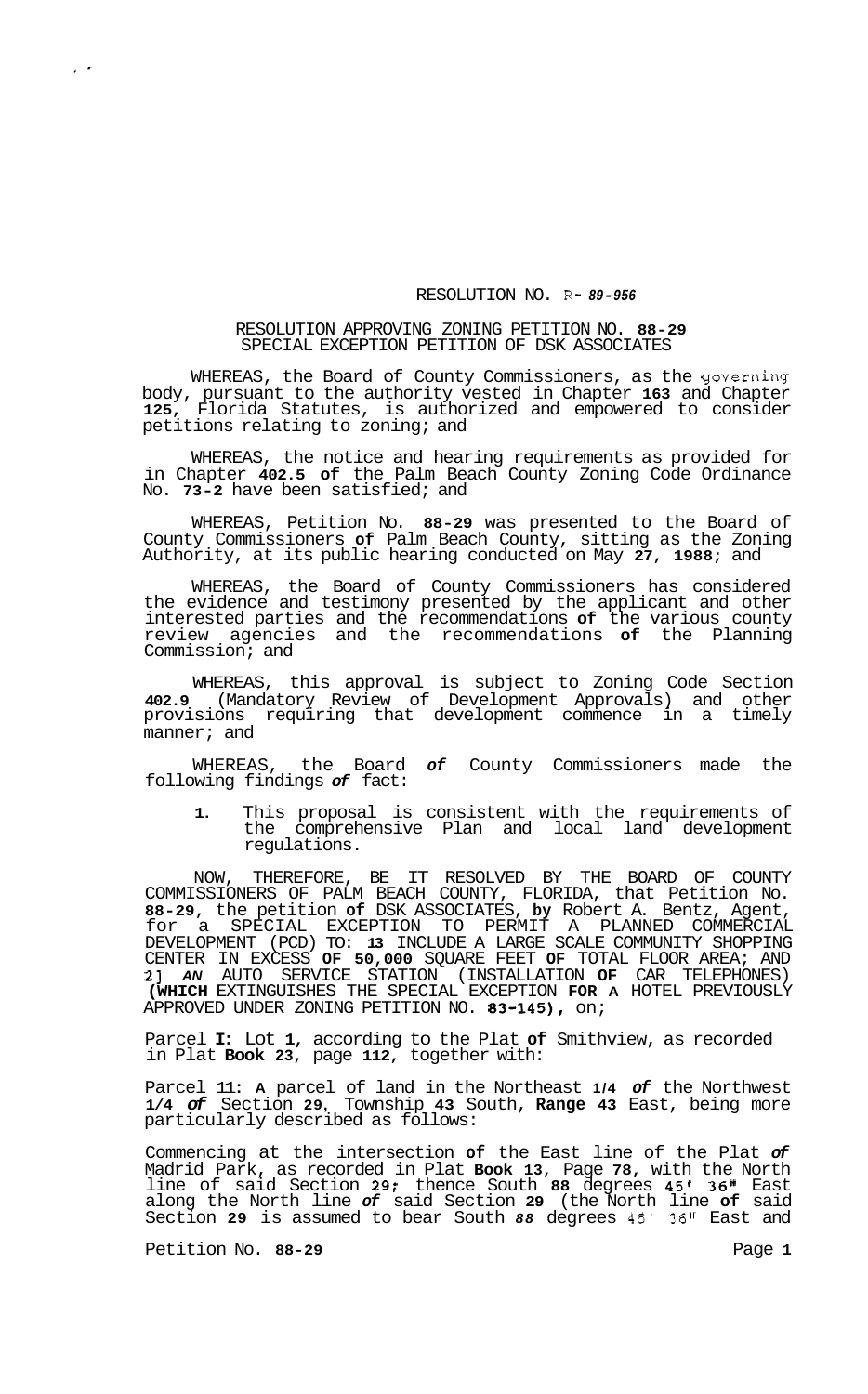**all other bearings are relative thereto) a distance of 293.87 feet to the point of intersection with the Northerly extension to the East line of Frank Street as shown on the Plat of Smithview, as recorded in Plat Book 23, Page 122, thence South 03 degrees 37 1 04'' West along said extension, a distance of 15.00 feet to a point on the South Right-of-way line of Okeechobee Boulevard as shown in Road Plat Book 4, Page 221 and the Point of Beginning of the hereinafter described parcel of land; thence continue South 03 degrees 37' 04" West along the East line of Frank Street a distance of 192.78 feet; thence South 10 degrees 11' 09" West a distance of 77.00 feet; thence South 01 degree 55' 44" West a distance of 300.00 feet to the Southwest corner of Lot 6 of said Plat of Smithview; thence South 88 degrees 04' 16" East along the South line of said Lot 6, a distance of 60.00 feet to the Southeast corner thereof; thence South 01 degree 55' 44" West along the East line of Lot 5 of said Plat of Smithview, a distance of 100.00 feet to the Southeast corner thereof and to a point on the North line of a parcel of land described in Deed Book 931, Page 380; thence South 88 degrees 43' 36" East along the aforementioned North line a distance of 76.46 feet; thence North 01 degrees 44' 54" East along the West line of a parcel of land described in Deed Book 861, Page 542, a distance of 84.43 feet; thence South 88 degrees 45' 36" East parallel with the North line of said Section 29, a distance of 20.00 feet; thence North 01 degrees 44' 54" East parallel with the East line of said plat of Madrid Park a distance of 50.00 feet; thence South 88 degrees 45' 36'' East parallel with the North line of said Section 29 a distance of 235.00 feet; thence North 01 degree 44' 54'' East parallel with the East line of said plat of Madrid Park, a distance of 216.00 feet; thence South 88 degrees 45' 36" East parallel with the North line of said Section 29, a distance of 98.00 feet; thence North 01 degrees 44 54" East parallel with the East line of said plat of Madrid Park, a distance of 124.00 feet; thence North 88 degrees 45' 36' West parallel with the North line of said Section 29, a distance of 98.00 feet; thence North 01 degree 44' 54" East parallel with the East line of said plat of Madrid Park, a distance of 195.00 feet to a point on the South Right-of-way line of Okeechobee Boulevard: thence North 88 degrees 45' 36" West along said Right-of-way line, a distance of 372.62 feet to the Point of Beginning.** 

## **Together With:**

**A parcel of land lying in Section 29, Township 43 South, Range 43 East, being more particularly described as follows:** 

**Commencing at a point in the North line of said Section 29, this point being 666 feet East of the East line of Madrid Park, as recorded in Plat Book 13, Page 78; thence South parallel with the East line of Madrid Park, a distance of 15.00 feet to the Point of Beginning; thence continue South parallel with the East line of Madrid Park, a distance of 195.00 feet; thence East parallel with the North line of Section 29, a distance of 98.00 feet; thence North parallel with the East line of Madrid Park a distance- of 195.00 feet; thence West parallel with the North line of Section 29, a distance of 98.00 feet to the Point of Beginning; being located on the south side of Okeechobee Boulevard (SR 704), approximately 250 feet east of Church street, in a CG-General** 

Petition No. 88-29 **Page 2 Page 2**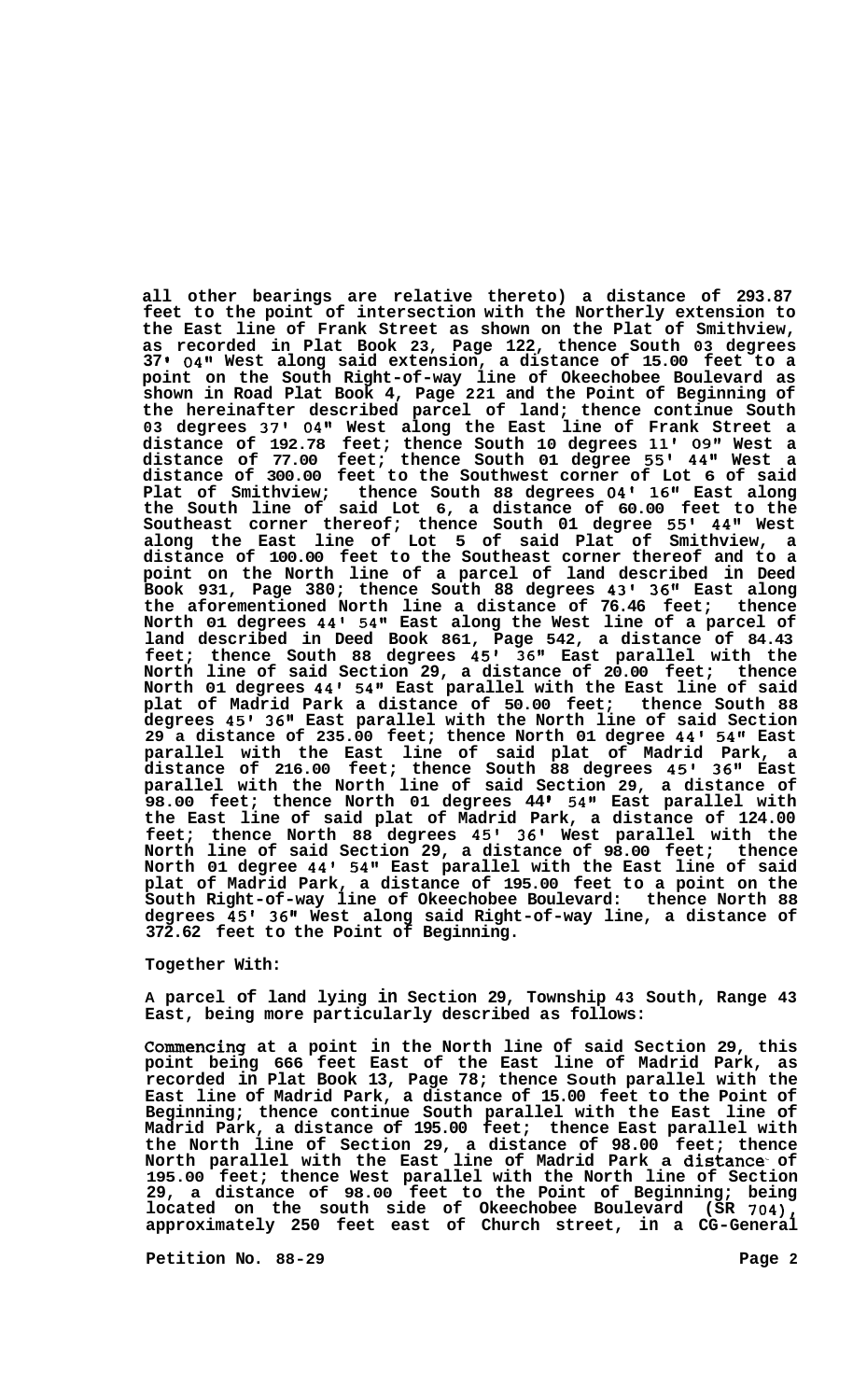Commercial Zoning District, was approved as advertised, subject to the following conditions:

- **1.**  Prior to certification, the site plan shall be amended to indicate the following:
	- a) location and the number **of** bay doors which will serve the auto care facility
	- b) relocation of the loading zone along the Western property line to an area that will not conflict with cars accessing the cellular phone facilaty.
	- C) required loading berth adjacent to the **5,040**  square foot structure
- **2.**  The petitioner shall either relocate the proposed west to east access point which serves the *5,000* p:roposed building to the south, or be restricted from utilizing the following uses, convenience store,cafeteria, liquor the following uses, convenience store, cafeteria, liquor<br>store, lounge, video rental, drive-up financial institution, a fast food restaurant.
- **3.**  The auto care facility shall be limited to the sale and installation **of** cellular phones, alarms, **or** car stereos.
- **4.**  Vehicle parking shall be limited to the parking spaces designated on the approved site plan. **No** parking **of**  vehicles shall be allowed in landscaped areas, rightsof-way or interior drives.
- **5. No** outside storage of disassembled vehicles 01: parts thereof shall be permitted on site.
- *6.*  All auto service work shall be conducted indoors.
- *7.*  The petitioner shall clearly mark the parking spaces located across from the street to the west as employee and auto care service parking only. All car:; being serviced shall be parked in this area, additional spaces in the rear of the center shall be labelled as employee parking only.
- **a.**  Prior to Site Plan certification, the property owner shall record a Unity of Control on the subject parcel.
- **9. No** off-premise signs shall be permitted on the sj.te.
- **10.**  Generation and disposal of hazardous effluen1:s into sanitary sewerage system shall be prohibited unless adequate pretreatment facilities approved by the Florida Department **of** Environmental Regulation (FDER) and Agency responsible for sewage works are constructed and used by project tenants or owners generating such effluents.